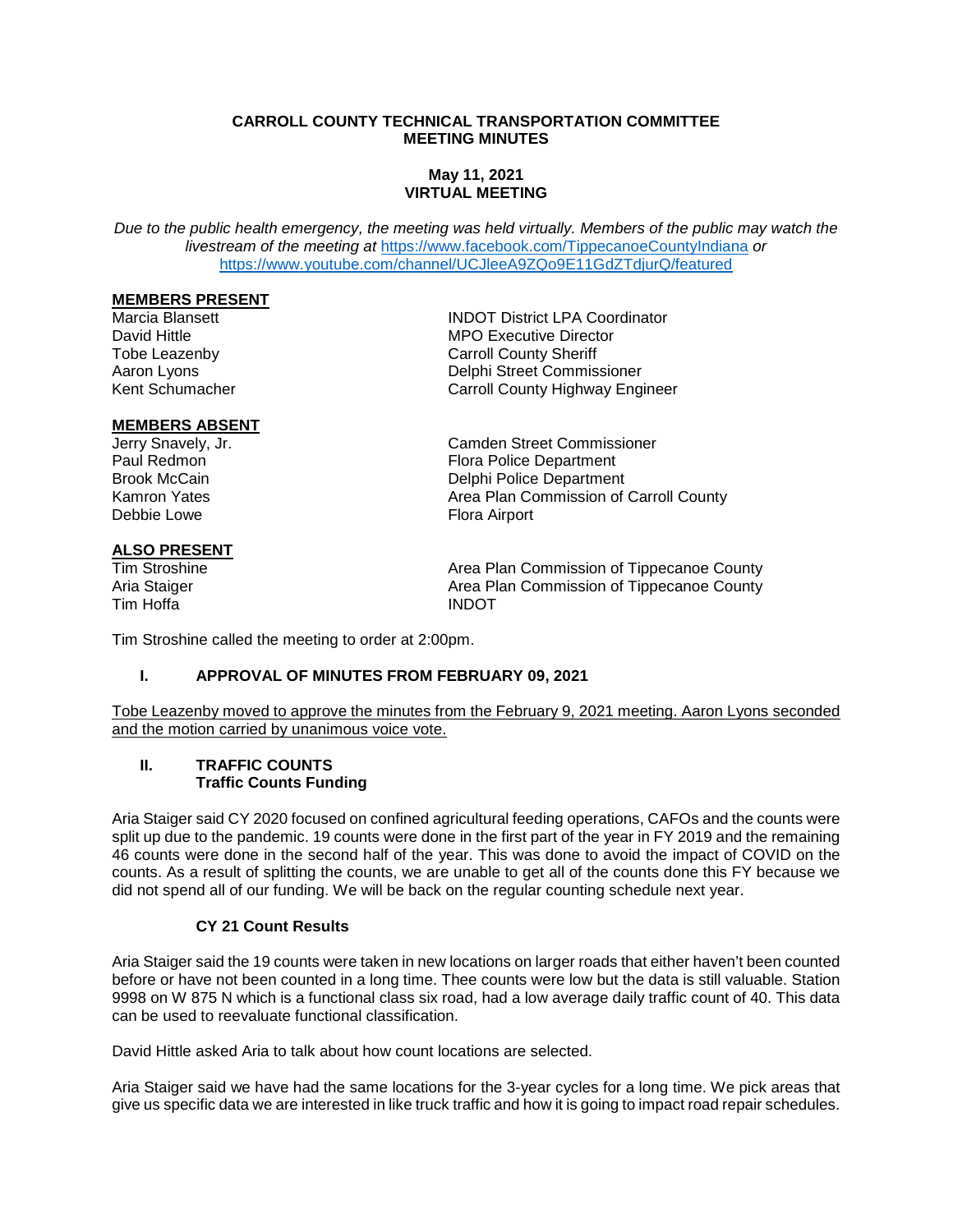The CAFO study looked at if the truck traffic might accelerate maintenance schedules. We run the basic stations every three years unless there is a specific data point we are looking for. There are locations we do not include because INDOT does counts along various highways.

Tim Stroshine said staff drafts a proposal of stations that is reviewed by members of this board before it is approved in February.

Kamron Yates asked when the deadline is to submit the proposals to staff.

Aria Staiger said there is no set deadline but staff provides the locations a few weeks before the meeting in February. She said we like to get the counts done during the fiscal year.

Kamron Yates said he has a few projects coming up that he has been asked to research. He asked if he needs to get those into staff ASAP.

Aria Staiger said we are not able to do more counts this FY but will take those suggestions for the next cycle of counts.

#### **III. CRASH REPORT**

Aria Staiger said APC creates a crash report for Carroll County every 3 years. She said the full document is not complete yet but she will review some of the important information that will be in the report. Staff gets this information from police crash data to analyze it and make corrections as needed. Staff reads through all of the officer's narrative and each crash report by hand to ensure the data is correct. We add some of our own data that is not added by default in the reporting system. She displayed the map of crashes in Carroll County from 2017 through 2019. She said most crashes occurred in densely populated areas like in towns and on major highways. We differentiate crashes that happen on private property and on public roads. She displayed the map of all the crash data. She noted that these are done for the purpose of recognizing roads that need improvements. The crashes are also separated by the primary factor of the crash. In the police data, there are 20 to 30 different reasons a crash primarily occurred. She displayed a map of the highest five reasons. There are some reporting software changes coming. She asked Tim when we would be receiving ARIES 6.

Tim Stroshine was not sure if the state police released an official date.

Aria Staiger said as the software changes over time, some of the factor categories will changes and give more specific data. Animals in the roadway are very common like deer or geese lying into windshields. She displayed a table of all the primary factors and the frequency of each. She displayed the map of crashes by winter surface conditions then a map of crashes by number of injuries which was broken into three categories of one injury, two injuries and three or more injuries. The majority of crashes are single injury crashes. The next map organized crashes by fatalities which had 9 in total in three-year period. The rest of the report showed different tables with various data.

David Hittle asked Aria if data is available for the crash primary factor of influence of alcohol or drugs.

Aria Staiger said that driving under the influence data is complicated so the field of data has been removed because do not have the authority to look at it. It is often seen in officer's narratives that they performed a field sobriety test or sent in a blood test. Sometimes the results of those tests don't come back and the report doesn't get updated.

Tobe Leazenby said OWIs and operating under the influence of drugs is considered contributing factors. The categories listed, like speed, would be the primary factor and the influence of alcohol or drugs would be the contributing factor.

Aria said speed too fast was the sixth highest primary factor but unsafe speed is also a factor. We could combine them to get a more useful number.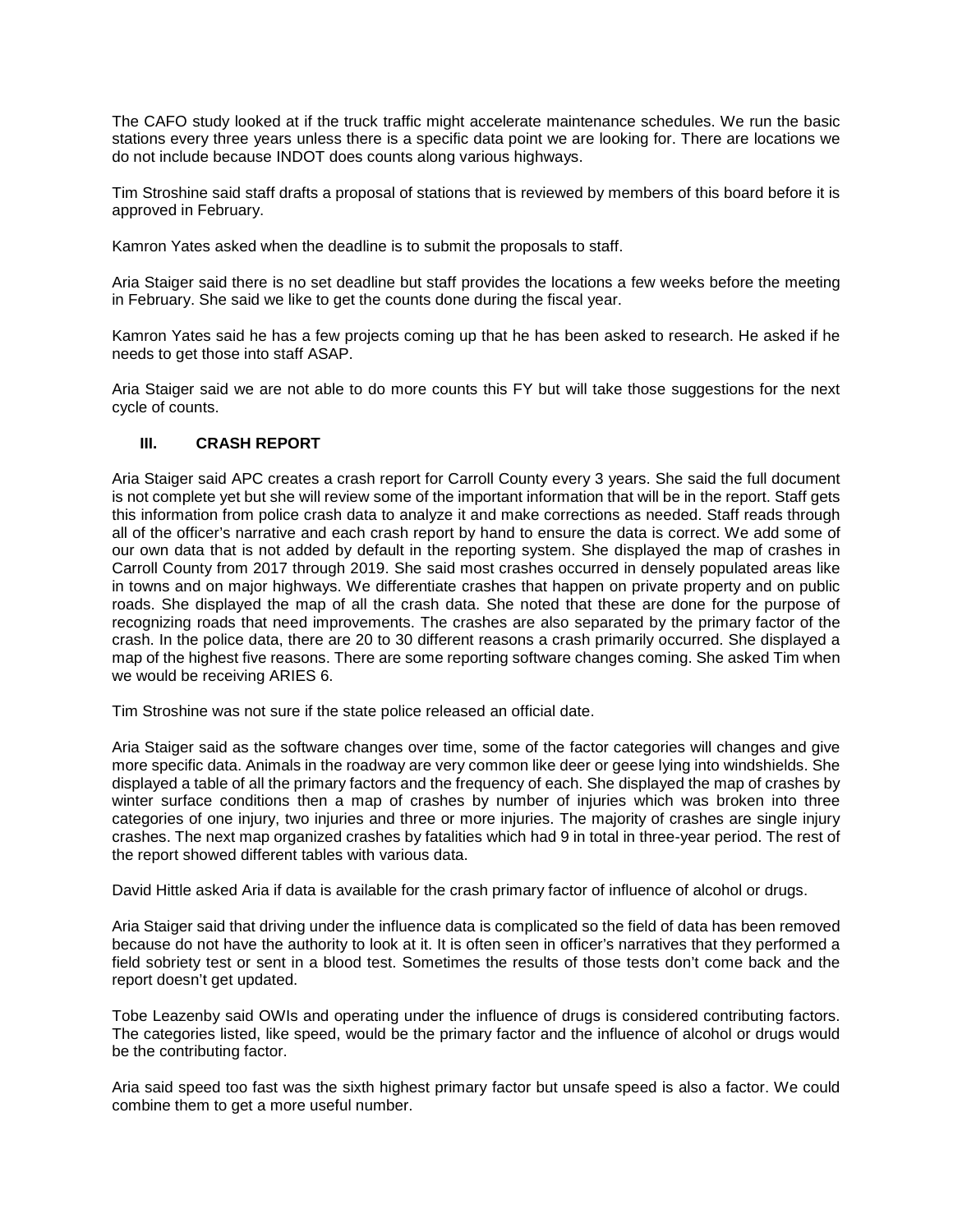David Hittle asked if this data shows trends versus earlier data.

Aria Staiger said we have the previous three-year conglomerated data and the year-by-year data for tracking long term trends.

David Hittle said he was curious as to what the crash rate is and how it moves in relation to population.

#### **IV. OTHER BUSINESS Title VI**

Tim Stroshine said we are required to outline a procedure for people to complain about our work if they feel it is adversely impacting them based on several different factors. This procedure has been outlined for Tippecanoe County and staff was working on a procedure for Carroll County with Paul Couts before he left. Kent will be the new person to field complaints about planning work. There have never been any complaints about the work in Carroll County. However, the efforts of developing a long-range transportation plan could produce some complaints.

Kent Schumacher asked Tim to send him Tippecanoe County's process for the Title VI complaints.

Tim Stroshine said Tippecanoe County has a board that reviews the complaints but he has not had any during his time at the county. It is still good to have a plan in place in the event of a complaint. We anticipate this being adopted at the June or July meeting

#### **Federal Funding and Project Tracking**

Kent Schumacher asked if there were an MPO that represents Carroll County.

Marcia Blansett said Carroll County is not officially in an MPO area to where an MPO would give them funds. Any funds that Carroll County wants would need to go through our INDOT's call for projects which usually happens once a year. The county would normally apply for either bridge funds or Group IV funds. INDOT sends out mass emails to inform people when the call will be. It is normally near the end of the year in November. The county could apply if they wanted to do any projects with federal funds. All bridges are eligible and roads have to be functionally classified major collector or higher in order to be eligible. Trails are also always eligible. She said Kent can call if he has any questions about applying.

Tim Stroshine said if the county receives federal funds for projects, they are required to fill out quarterly tracking reports that would be reviewed at this meeting for discussion.

## **INDOT 18-Month Letting List**

Tim Stroshine said there are several updates. The first five projects all had a change in letting date and are on the same contract number.

Marcia Blansett said she would look to see why these dates were moved.

Tim Stroshine said there are new projects listed for the second half of 2022. Many are on SR25 for bridge work. A bundle of projects on US 421 were awarded to Ram Construction Services just under the engineer's estimate and with an estimated completion date of July 2, 2021. A project on SR 218 was awarded just over the engineer's estimate with an estimated completion date of August 27, 2021.

## **V. ADJOURNMENT**

Aria Staiger introduced David Hittle as the new APC Executive Director. She also introduced Kent Schumacher as Paul Couts replacement.